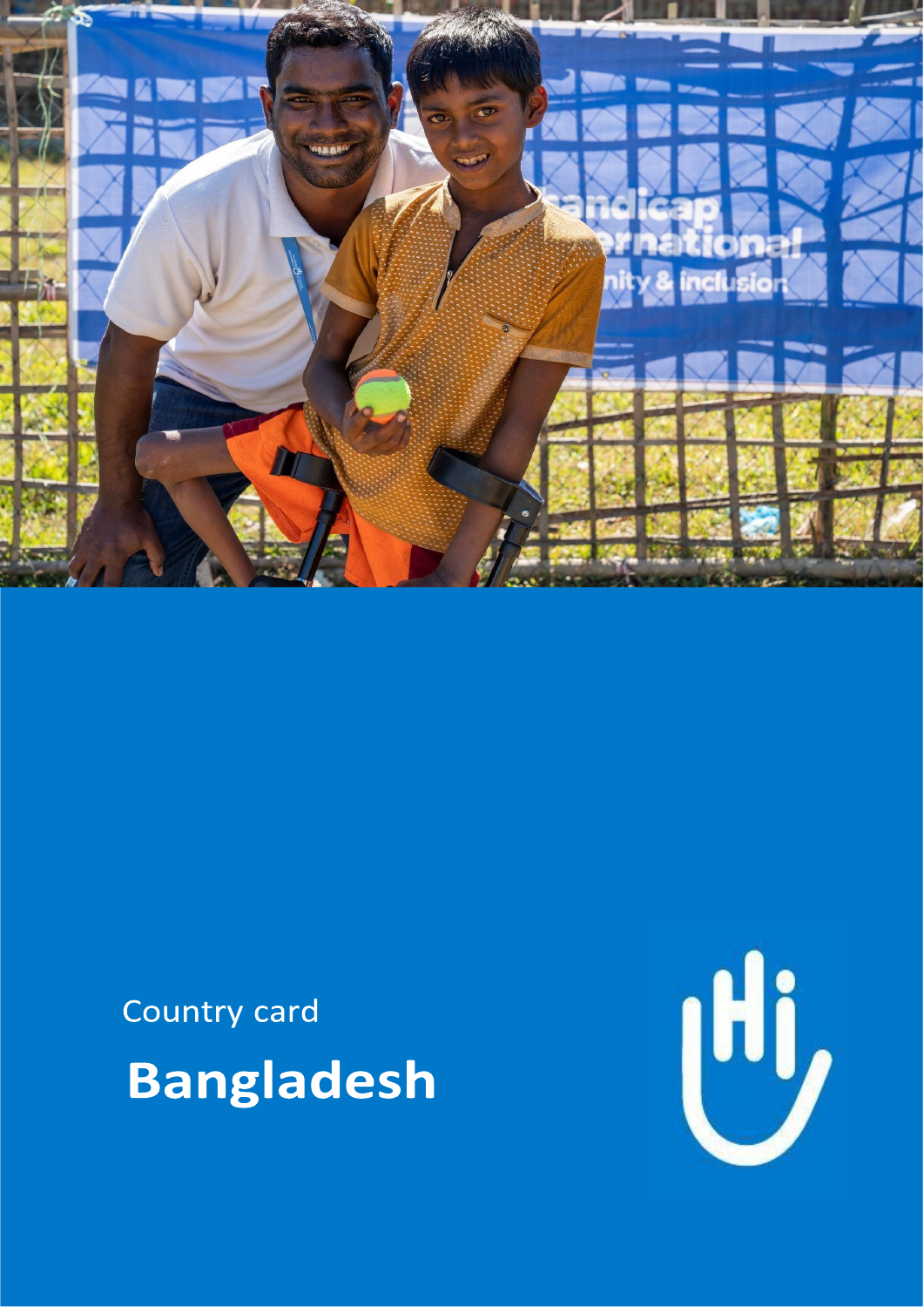

## **HI Team and intervention areas**

**HI Bangladesh program has 273 national and 13 international staff members** 



Bangladesh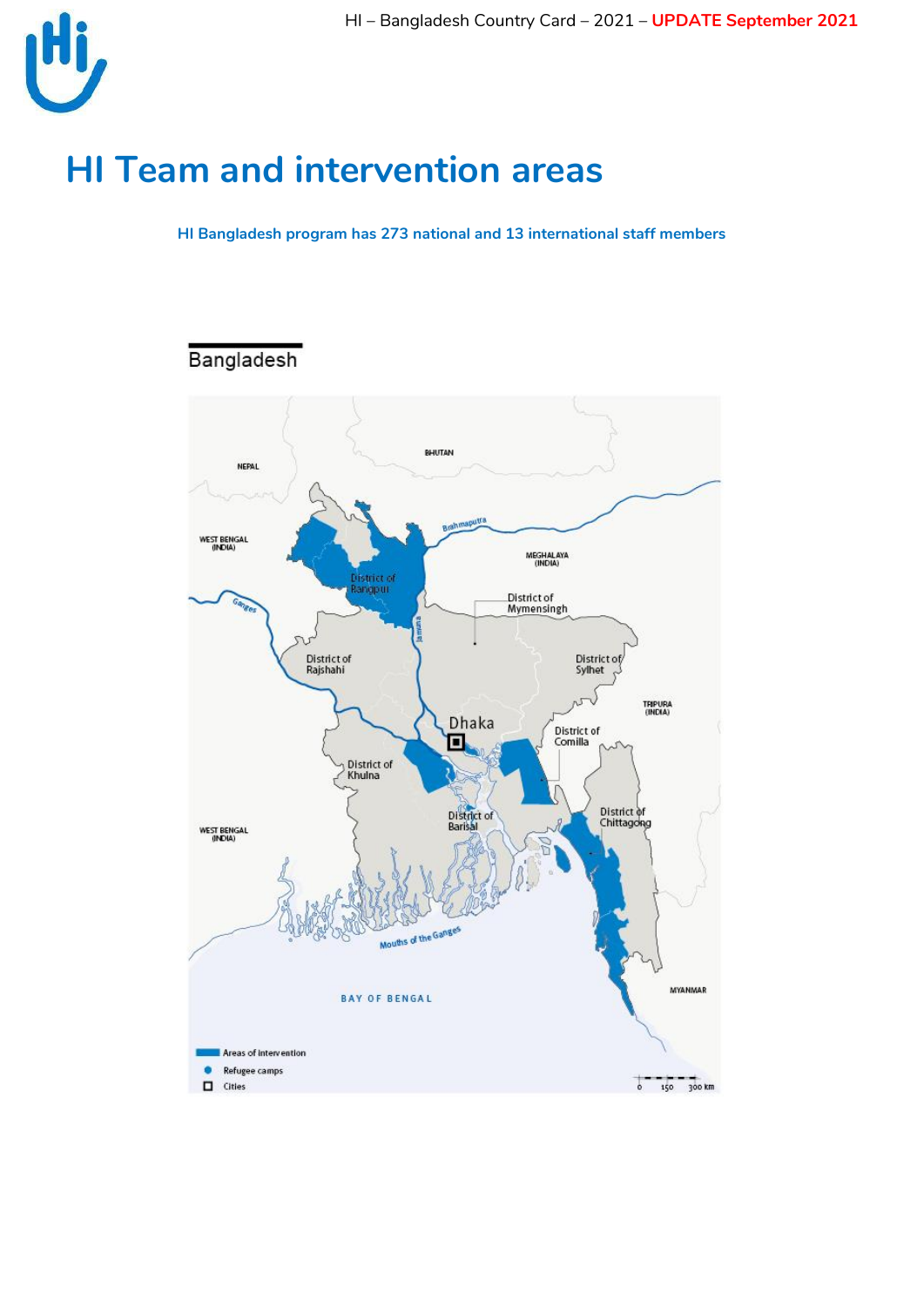

l

# **General data of the country**

### **a. General data**

| Country <sup>1</sup>               | <b>Bangladesh</b> | <b>Neighboring</b><br>country<br>(India) | <b>France</b> |
|------------------------------------|-------------------|------------------------------------------|---------------|
| Population                         | 164.689.383       | 1.380.004.385                            | 67.391.582    |
| <b>IHDI</b>                        | 0.63              | 0.65                                     | 0.90          |
| <b>Maternal</b><br>mortality       | 173               | 145                                      | 8             |
| Gender                             |                   | 0.820                                    | 0.987         |
| Development<br>Index               | 0.904             |                                          |               |
| Population                         |                   | 195.891                                  | 368,352       |
| under HCR<br>mandate               | 906.645           |                                          |               |
| <b>INFORM</b> index                | 5.8               | 5.4                                      | 2.2           |
| <b>Fragile State</b><br>Index      | 85.7              | 75.31                                    | 30.48         |
| <b>GINI Index</b>                  | 32.4              | 35.7                                     | 31.6          |
| <b>Public Social</b><br>Protection | 1.7               | 2.7                                      | 31.7          |

## **c. Humanitarian law instruments ratified by the country**

| <b>Humanitarian Law instruments</b>                         | <b>Status</b>                                                                         |
|-------------------------------------------------------------|---------------------------------------------------------------------------------------|
| Mine Ban Treaty                                             | Ratified (6th of September 2000)                                                      |
| <b>Convention on Cluster Munitions</b>                      | <b>Non Signatory</b>                                                                  |
| UN Convention on the Rights of Persons<br>with Disabilities | Ratified (30th of November 2007)<br>Optional Protocol (accessed, 12th of May<br>2008) |

<sup>1</sup> [https://hinside.hi.org/intranet/jcms/pl1\\_2540344/fr/2020-update-country-indicators-2ndary-data-/-donnees-secondaires](https://hinside.hi.org/intranet/jcms/pl1_2540344/fr/2020-update-country-indicators-2ndary-data-/-donnees-secondaires-mises-a-jour)[mises-a-jour](https://hinside.hi.org/intranet/jcms/pl1_2540344/fr/2020-update-country-indicators-2ndary-data-/-donnees-secondaires-mises-a-jour)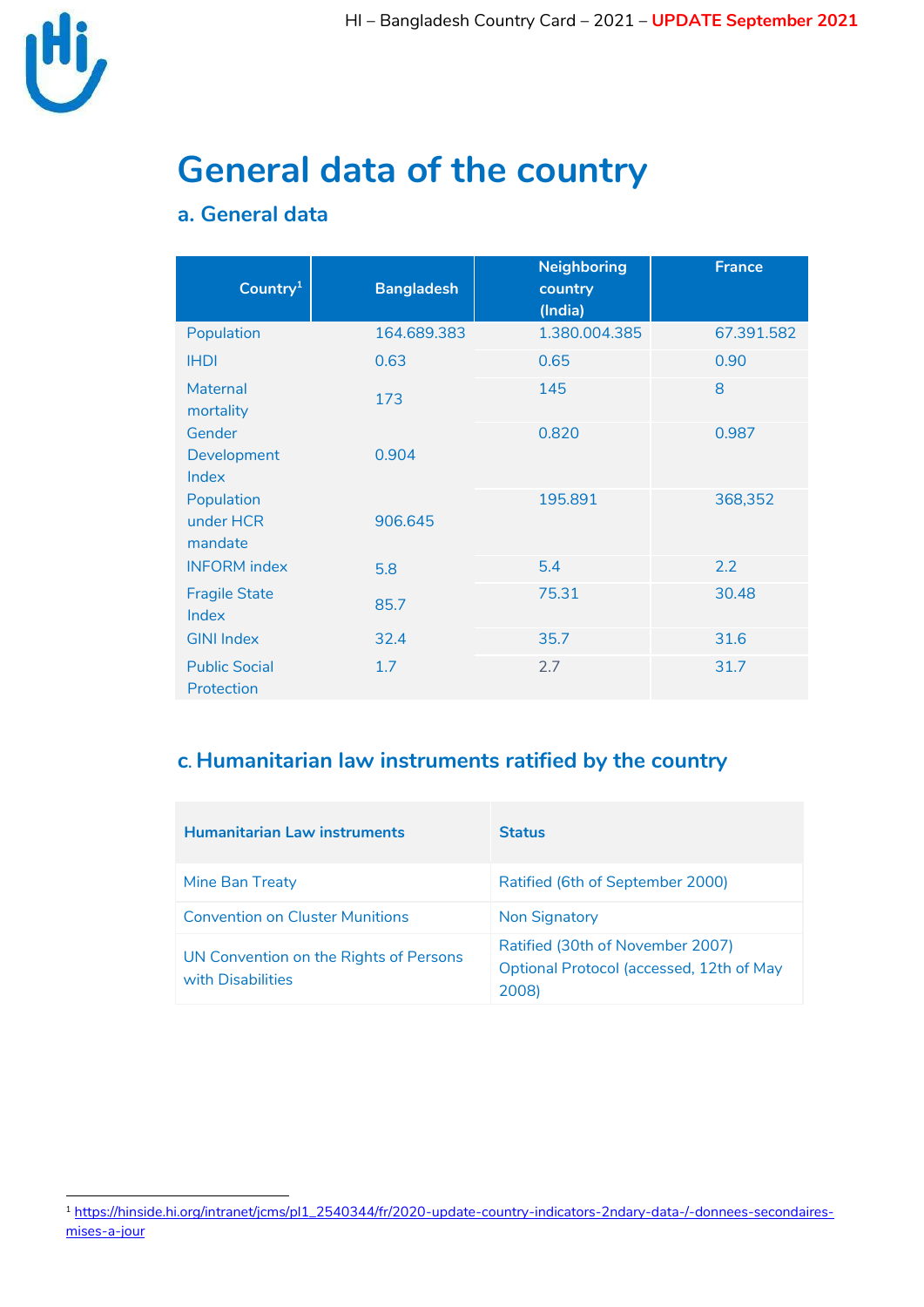### **d. Geopolitical analysis**

#### **1 Social/cultural/demographic elements**

Bangladesh (The country of Bengal"), officially the People's Republic of Bangladesh shares land borders with [India](https://en.wikipedia.org/wiki/India) [a](https://en.wikipedia.org/wiki/India)nd [Myanmar](https://en.wikipedia.org/wiki/Myanmar) [\(](https://en.wikipedia.org/wiki/Myanmar)Burma). Most of the country is dominated by the fertile [Ganges-Brahmaputra](https://en.wikipedia.org/wiki/Ganges-Brahmaputra_delta)  [delta;](https://en.wikipedia.org/wiki/Ganges-Brahmaputra_delta) the northwest and central parts of the country are formed by the [Madhupur](https://en.wikipedia.org/wiki/Madhupur_tract) and the [Barind](https://en.wikipedia.org/wiki/Barind_Tract) plateaus. Bangladesh is predominately rich fertile flat land. Most parts of it is less than 12 m (39.4 ft.) above sea level, and it is estimated that about 10% of its land would be flooded if the sea level were to rise by 1 m (3.28 ft.). 17% of the country is covered by forests and 12% is covered by hill systems. Bangladesh is the world's [eighth most populous country,](https://en.wikipedia.org/wiki/List_of_countries_and_dependencies_by_population) [Bengalis](https://en.wikipedia.org/wiki/Bengali_people) represent 98% of the population.

#### **2 Political context**

The [Constitution of Bangladesh](https://en.wikipedia.org/wiki/Constitution_of_Bangladesh) established a [unitary,](https://en.wikipedia.org/wiki/Unitary_state) [Westminster-s](https://en.wikipedia.org/wiki/Westminster)tyle [parliamentary Republic](https://en.wikipedia.org/wiki/Parliamentary_republic) with [universal suffrage.](https://en.wikipedia.org/wiki/Universal_suffrage) The Prime Minister is supported by a parliamentary majority (usually the chair of the largest party). Parliamentary [elections](https://en.wikipedia.org/wiki/Elections_in_Bangladesh) are scheduled every five years. The Bangladeshi politics have been dominated by rivalry between two Families, [Ziaur Rahman's](https://en.wikipedia.org/wiki/Ziaur_Rahman) widow, [Khaleda Zia,](https://en.wikipedia.org/wiki/Khaleda_Zia) led the Bangladesh Nationalist Party (BNP) since 1981, against the Bangladesh Awami League, led since 1981 [by Sheikh](https://en.wikipedia.org/wiki/Sheikh_Mujibur_Rahman)  [Mujibur Rahman's](https://en.wikipedia.org/wiki/Sheikh_Mujibur_Rahman) daughter [Sheikh Hasina.](https://en.wikipedia.org/wiki/Sheikh_Hasina) The two women have ruled Bangladesh as prime ministers since 1991. Military coups or tentative have been regular since independence in 1971; the latest one was in 2014. The last legislative election in December 2018 were not free and fair, were marred by violence and vote rigging; it resulted a landslide victory for Sheikh Hasina led Awami League (AL), but the opposition leaders [boycotted](https://en.wikipedia.org/wiki/Election_boycott) the polls and then rejected the results. Awami League is now leading the government for three consecutive terms.

#### **3 Economic elements**

Bangladesh, a developing country with a market-based mixed economy, is considered one of the "next eleven emerging markets". Bangladesh has the third-largest South Asian economy (after India and Pakistan) and the second-highest foreign-exchange reserves (after India). In the decade since 2004, Bangladesh averaged a GDP growth of 6.5% that has been largely driven by its exports of [ready-made](https://en.wikipedia.org/wiki/Bangladeshi_RMG_Sector)  [garments,](https://en.wikipedia.org/wiki/Bangladeshi_RMG_Sector) [remittances](https://en.wikipedia.org/wiki/Remittance_to_Bangladesh) [a](https://en.wikipedia.org/wiki/Remittance_to_Bangladesh)nd the domestic [agricultural sector.](https://en.wikipedia.org/wiki/Agriculture_in_Bangladesh) Bangladesh is a great producer of gas and coal and exports a lot of jute, tea, leather goods, textile, fish and sea food. The pharmaceutical industry meets 97% of domestic demand, and exports to different countries. Shipbuilding has grown rapidly, with exports to Europe.

## **Summary of HI presence in the country**

HI launched its programme in Bangladesh in 1997 to advance the long-term rights and social inclusion of people with disabilities. Bangladesh, Nepal and India have developed "community approaches to handicap in development" (CAHD) in partnership with the Centre for Disability in Development (CDD) and the Christoffel Blinden Mission (CBM). The next strategy was developed for Bangladesh for the period 2007- 2009, with a focus on five domains: Advocacy/Lobbying and Sensitization; Capacity Building; Disaster management; Rehabilitation; Service Provision and Inclusion.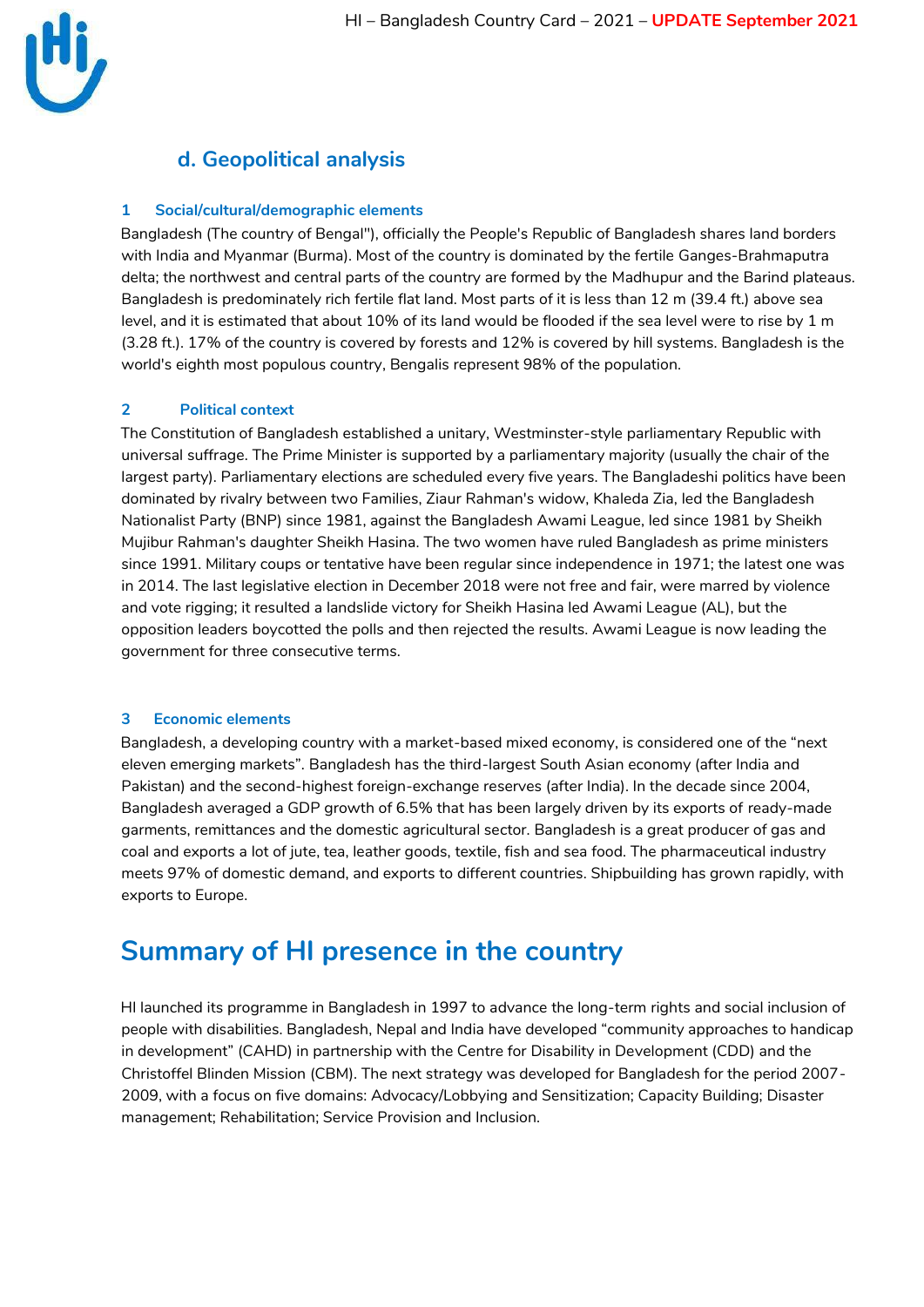## **Overview on ongoing projects**

Sectors of services where HI conducts projects and focus on beneficiaries and operational partnerships

| Main sector of<br>intervention | Objectives of projects in this<br>sector | <b>Main activities</b>            | <b>Beneficiaries</b>   | <b>Final</b><br><b>beneficiaries</b> | <b>Partners</b>       | <b>Location</b> | <b>Dates of</b><br>beginning<br>and end of<br>the project<br>and donors<br>and funding<br>it |
|--------------------------------|------------------------------------------|-----------------------------------|------------------------|--------------------------------------|-----------------------|-----------------|----------------------------------------------------------------------------------------------|
| Basic Needs,                   | Households including persons             | Identification, assessment,       | Supports 5305          | 4.000 persons                        | <b>Islamic Relief</b> | Kurigram and    | FCDO (2018-                                                                                  |
| Economic                       | with disabilities in Kurigram and        | physical rehabilitation,          | Households which       |                                      | (IR), Young           | Chattogram      | 2021                                                                                         |
| <b>Inclusion</b>               | Chattogram districts graduate            | livelihood support to the         | include people with    | 5790 persons                         | Power in Social       | districts       | <b>BRAC</b>                                                                                  |
|                                | out of poverty and extreme               | family, capacity building of the  | disabilities living in | (20,000 indirect                     | Action (YPSA),        |                 | (2021/2022)                                                                                  |
|                                | poverty, have better access to           | DPO, support mainstreaming        | high poverty areas of  | beneficiaries).                      | Helvetas              | Cox's Bazar     | <b>BSRM</b>                                                                                  |
|                                | services, and are less vulnerable        | organization to mainstream        | Bangladesh             |                                      | 7 DPOs                | refugees        | (2018/2022)                                                                                  |
|                                | to shocks and natural disasters          | people with disabilities in their |                        |                                      |                       | camps           | <b>RTL</b>                                                                                   |
|                                |                                          | livelihood program.               | 800 youth refugees     |                                      | <b>ICCO</b>           |                 | Foundation                                                                                   |
|                                | Support to skills development of         |                                   | and their families     |                                      |                       |                 | (2020)                                                                                       |
|                                | refugees in Cox's                        | Technical assistance to ensure    |                        |                                      |                       |                 |                                                                                              |
|                                | Bazar                                    | inclusive skills development of   | 6 public/private       |                                      |                       |                 | 2020 / 2021                                                                                  |
|                                |                                          | persons with disabilities in      | organizations of the   |                                      |                       |                 | <b>WFP</b>                                                                                   |
|                                |                                          | refugees camps                    | ICCO led consortium    |                                      |                       |                 |                                                                                              |
| <b>Inclusive</b>               | <b>Enhancing Inclusive Access to</b>     | Educational home based            | 400 children receive   | 5900 children                        |                       |                 | <b>FCDO</b>                                                                                  |
| <b>Education</b>               | Equitable                                | learning sessions,                | direct support; 1200   | with disability                      |                       |                 | (2018/2020)                                                                                  |
|                                | Learning and Education to                | rehabilitation sessions to        | teachers receive       | received                             |                       |                 | <b>UNICEF</b>                                                                                |
|                                | Rohingya Refugee Girls and Boys          | children with functional          | trainings and coaching | support though                       |                       |                 | (2021/2022)                                                                                  |
|                                | with Disabilities age 3-18 years         | difficulties; awareness to        |                        | trained teachers                     |                       |                 |                                                                                              |
|                                |                                          | community on right to             |                        |                                      |                       |                 |                                                                                              |
|                                |                                          | education for children with       |                        |                                      |                       |                 |                                                                                              |
|                                |                                          | disabilities; training of         |                        |                                      |                       |                 |                                                                                              |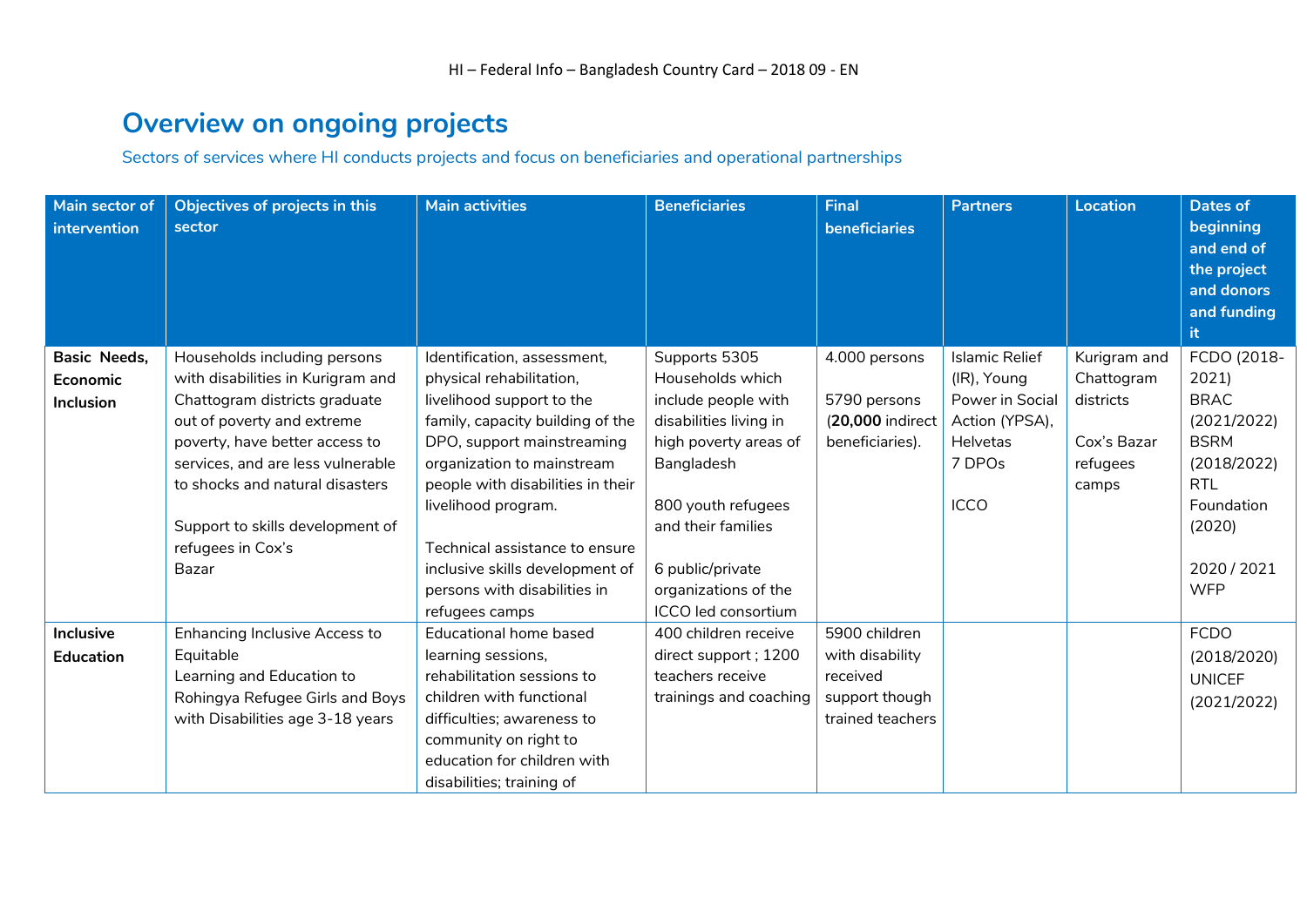|                                                              |                                                                                                                                                                                                               | teachers on Inclusive                                                                                                                                                                                                                                                                                                                            |                                                                                                                                                       |                                |                                                                    |                                                                                                              |                                                                                               |
|--------------------------------------------------------------|---------------------------------------------------------------------------------------------------------------------------------------------------------------------------------------------------------------|--------------------------------------------------------------------------------------------------------------------------------------------------------------------------------------------------------------------------------------------------------------------------------------------------------------------------------------------------|-------------------------------------------------------------------------------------------------------------------------------------------------------|--------------------------------|--------------------------------------------------------------------|--------------------------------------------------------------------------------------------------------------|-----------------------------------------------------------------------------------------------|
|                                                              |                                                                                                                                                                                                               | education.                                                                                                                                                                                                                                                                                                                                       |                                                                                                                                                       |                                |                                                                    |                                                                                                              |                                                                                               |
| <b>Logistics</b><br>Platform                                 | To provide a rapid response to<br>the immediate basic needs of<br>vulnerable populations affected<br>by the refugee crisis in Cox's<br>Bazar district through shared<br>logistics<br>services                 | Provision of transport and<br>storage services for other<br>agencies.<br>Capacity building of the<br>stakeholders /service providers<br>Emergency preparedness for<br>service providers                                                                                                                                                          | 25 local and<br>international actors<br>playing a key role in<br>the humanitarian<br>response to the<br>crisis<br>Transporters (capacity<br>building) | Refugees and<br>host community |                                                                    | Camps in<br>Teknaf and<br>Ukhiya<br>subdistricts<br>of<br>Cox's Bazar,<br>Bangladesh                         | <b>WFP</b><br>$(2017 - 2021)$<br>Mofa Lux<br>(2018/2021)<br>CDC (2021)                        |
| <b>Inclusive</b><br>Humanitarian<br>Assistance               | Refugees and Host Community<br>have improved access to<br>equitable, inclusive accountable<br>and<br>safe services                                                                                            | Capacity building and<br>technical support to partner<br>organization to make their<br>services more inclusive for<br>person with disabilities.                                                                                                                                                                                                  | 6 Humanitarian Actors<br>420 Partner staff<br>trained on Inclusion                                                                                    | Refugees, Host<br>Community    | ACF,<br>Shushilan,<br>FIVDB,<br>FRIENDSHIP,<br>SCI, OXFAM,<br>CARE | Cox's Bazar                                                                                                  | FCDO (2019)<br><b>UNHCR</b><br>$(2020 - 2021)$                                                |
| Multisectoral<br><b>Mobile Units</b>                         | Strengthen the protection<br>environment for Rohingya<br>refugees with specific needs<br>(including persons with<br>disabilities, older persons and<br>other persons facing increased<br>protection<br>risks) | Multi sectoral response in<br>camp providing direct<br>services including<br>Rehabilitation, Protection,<br>Social inclusion through<br>sports, Mental health and<br>Psychosocial Support, SRH<br>services at two levels: static<br>point and home based<br>Awareness sessions on<br>protection, COVID-19 by<br>volunteers from the<br>community | 130 000<br>direct<br>beneficiaries                                                                                                                    |                                | SHED CDD                                                           | Camps and<br>host<br>communities<br>in Teknaf and<br>Ukhiya<br>subdistricts of<br>Cox's Bazar,<br>Bangladesh | BPRM (2018-<br>2022)<br>ECHO (2020-<br>2022)<br>GAC (2019)<br><b>UNHCR</b><br>$(2018 - 2022)$ |
| Rehabilitation<br>in Health<br><b>Facilities</b><br>Hospital | To improve and increase access to<br>comprehensive rehabilitation<br>services and health care in Cox's                                                                                                        | Provision of physical and<br>functional rehabilitation<br>services in five hospitals:<br>Cox's Bazar Sadar Hospital,                                                                                                                                                                                                                             | 3000 direct<br>beneficiaries in                                                                                                                       |                                | CDD                                                                | Camps<br>and<br>host<br>communities<br>in Teknaf and                                                         | <b>BPRM</b><br>2018-2022                                                                      |

HI – Federal Info – Bangladesh Country Card – 2018 09 - EN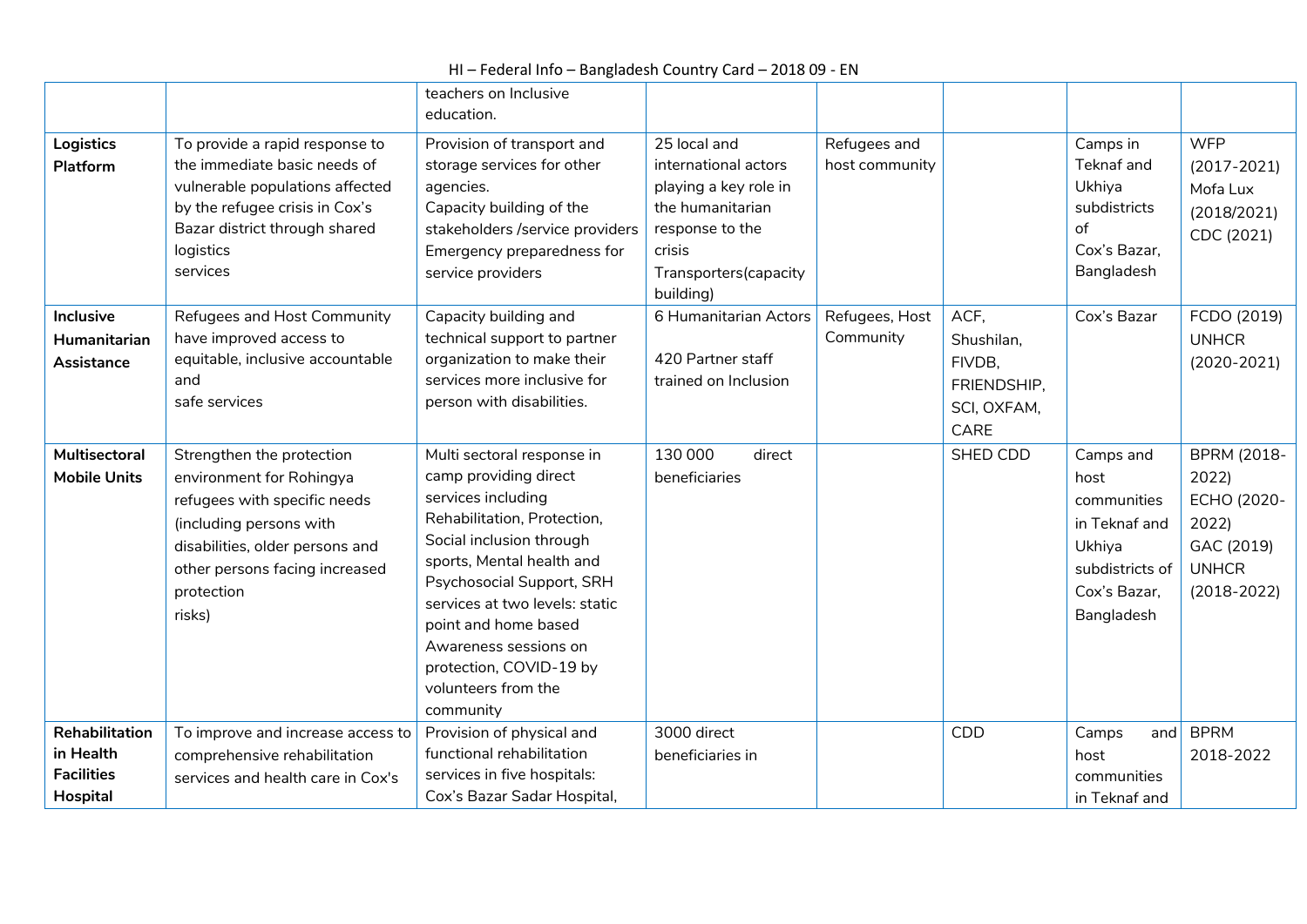#### HI – Federal Info – Bangladesh Country Card – 2018 09 - EN

| Bazar, Ukhiya and Teknaf upazilas | Ukhiya Health Complex, MSF      | refugee camps and |  | Ukhiya       |  |
|-----------------------------------|---------------------------------|-------------------|--|--------------|--|
| hospitals and surrounding host    | Hospital in                     | host communities  |  | subdistricts |  |
| communities.                      | Kutupalong, IOM Clinic in Leda, |                   |  | of           |  |
|                                   | and Teknaf Health Complex       |                   |  | Cox's Bazar, |  |
|                                   |                                 |                   |  | Bangladesh   |  |
|                                   | HI's partner CDD (via 2         |                   |  |              |  |
|                                   | mobile vans in Ukhiya and in    |                   |  |              |  |
|                                   | Teknaf upazillas) provides      |                   |  |              |  |
|                                   | rehabilitation services at      |                   |  |              |  |
|                                   | community clinics level, and    |                   |  |              |  |
|                                   | primary health care services    |                   |  |              |  |
|                                   | in the villages.                |                   |  |              |  |